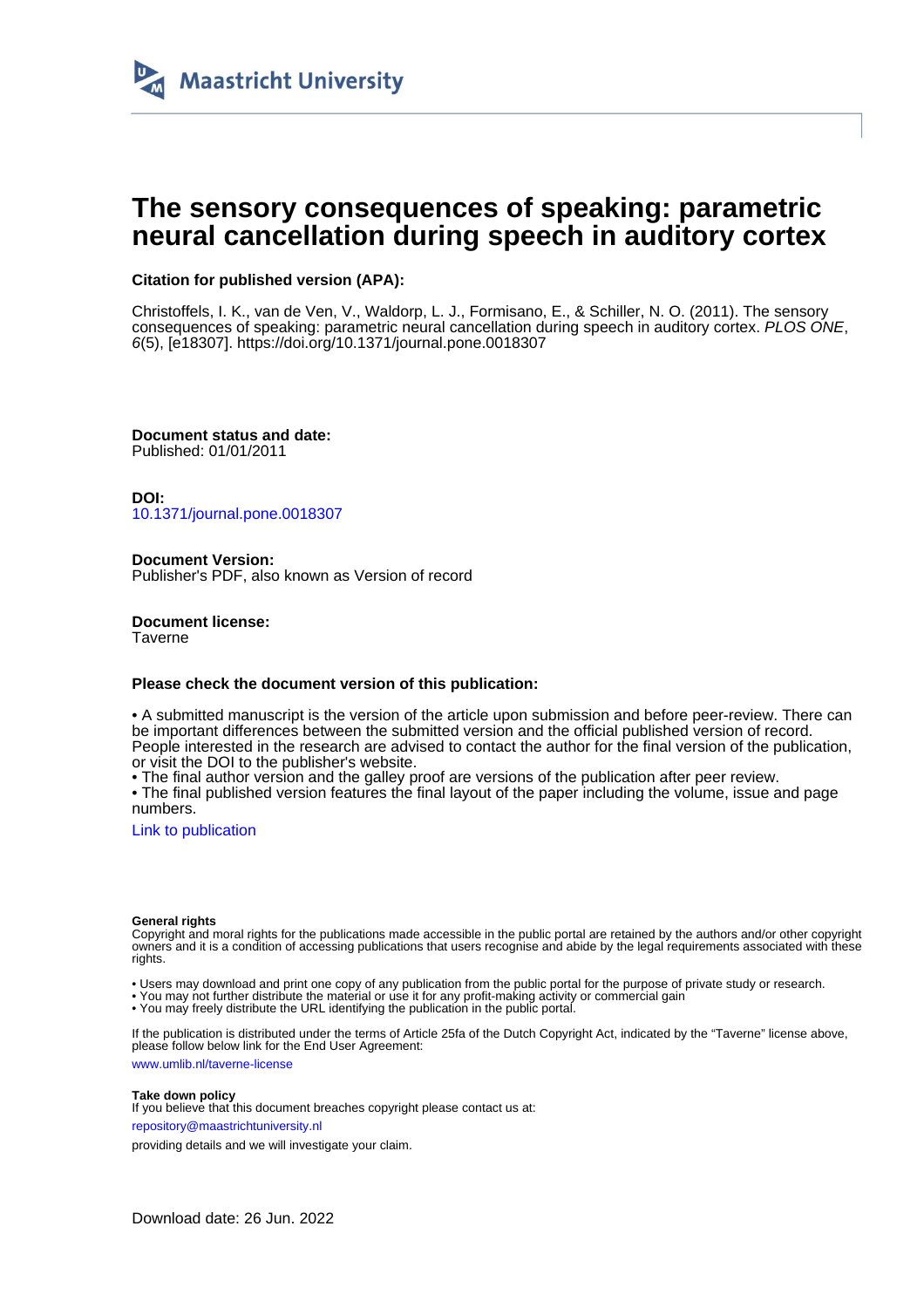# The Sensory Consequences of Speaking: Parametric Neural Cancellation during Speech in Auditory Cortex

## Ingrid K. Christoffels<sup>1</sup>\*, Vincent van de Ven<sup>2</sup>, Lourens J. Waldorp<sup>3</sup>, Elia Formisano<sup>2</sup>, Niels O. Schiller<sup>1,4</sup>

1 Leiden Institute of Brain and Cognition (LIBC) and Leiden Institute of Psychological Research, Leiden University, Leiden, The Netherlands, 2 Department of Cognitive Neuroscience, Faculty of Psychology and Neuroscience, Maastricht University, Maastricht, The Netherlands, 3 Psychological Methods, Department of Psychology, University of Amsterdam, Amsterdam, The Netherlands, 4 Netherlands Institute for Advanced Study (NIAS) in the Humanities and Social Sciences, Wassenaar, The Netherlands

## Abstract

When we speak, we provide ourselves with auditory speech input. Efficient monitoring of speech is often hypothesized to depend on matching the predicted sensory consequences from internal motor commands (forward model) with actual sensory feedback. In this paper we tested the forward model hypothesis using functional Magnetic Resonance Imaging. We administered an overt picture naming task in which we parametrically reduced the quality of verbal feedback by noise masking. Presentation of the same auditory input in the absence of overt speech served as listening control condition. Our results suggest that a match between predicted and actual sensory feedback results in inhibition of cancellation of auditory activity because speaking with normal unmasked feedback reduced activity in the auditory cortex compared to listening control conditions. Moreover, during self-generated speech, activation in auditory cortex increased as the feedback quality of the self-generated speech decreased. We conclude that during speaking early auditory cortex is involved in matching external signals with an internally generated model or prediction of sensory consequences, the locus of which may reside in auditory or higher order brain areas. Matching at early auditory cortex may provide a very sensitive monitoring mechanism that highlights speech production errors at very early levels of processing and may efficiently determine the self-agency of speech input.

Citation: Christoffels IK, van de Ven V, Waldorp LJ, Formisano E, Schiller NO (2011) The Sensory Consequences of Speaking: Parametric Neural Cancellation during Speech in Auditory Cortex. PLoS ONE 6(5): e18307. doi:10.1371/journal.pone.0018307

Editor: Paul L. Gribble, The University of Western Ontario, Canada

Received September 1, 2010; Accepted March 3, 2011; Published May 19, 2011

Copyright: © 2011 Christoffels et al. This is an open-access article distributed under the terms of the Creative Commons Attribution License, which permits unrestricted use, distribution, and reproduction in any medium, provided the original author and source are credited.

Funding: IKC, VV, EF, and NOS were supported by grants from the Netherlands Organization for Scientific Research (NWO) (respectively 451-06-009, 451-07-014, 452-04-337; and 453-02-006). The funders had no role in study design, data collection and analysis, decision to publish, or preparation of the manuscript.

Competing Interests: The authors have declared that no competing interests exist.

\* E-mail: ichristoffels@fsw.leidenuniv.nl

#### Introduction

Speaking includes the perception and monitoring of one's own speech for errors, which requires distinguishing self-generated acoustic signals from external signals [1,2]. Classic as well as contemporary neuroscience research suggests that monitoring of self-generated speech relies on the interaction between motor and sensory processing systems, in which forward models of vocal commands predict the sensory consequences of speaking [3,4]. Forward models are considered to play a substantial role in general motor control. The forward model predicts the next state of a process given the current state and the motor command [5]. According to Wolpert et al [5], theoretically, the forward model has a number of uses, for example that it allows for the outcome of any action or intention to act to be estimated and used before the actual sensory feedback becomes available, and it may provide information on the desired versus actual outcome that is crucial to motor learning. In the present paper the most relevant aspect of the forward model is that it can be used to anticipate and cancel the sensory effects of our own actions [5]. This provides for example a compelling explanation for why we cannot tickle ourselves [6].

The forward model framework applied to speech production suggests that a copy of speech motor commands ('efference copy') allows for the prediction of sensory consequences of motor commands. This prediction is then compared to the actual sensory feedback, and mismatches between actual and predicted auditory signals are neurally encoded. Such a mismatch may occur in cases of speech production errors, but also when speech feedback quality is impaired. For example, this could be the case in a loud or noisy environment. For speech the comparison between predicted an actual verbal feedback makes it possible to distinguish our selfgenerated speech input from external speech, a function that is crucial for example in conversations.

PLoS one

Brain imaging studies provide support for predictions of a forward model during speech production. Functional magnetic resonance imaging (fMRI) and positron emission tomography (PET) studies in human participants presented modulated verbal feedback by manipulating the pitch of speech [7,8,9], delaying feedback [10], or superimposing feedback noise masks [4,11,12]. These studies showed that impaired or modulated feedback compared to normal self-generated feedback resulted in increased activity in auditory regions of the superior temporal gyrus (STG). Importantly, these findings have been interpreted as evidence for reduced activity during unimpaired self-generated feedback [11] but also, in contrast, as increased activity during altered feedback compared to self-generated feedback [8,13]. Thus, while these results appear to support the forward model, the two different interpretations indicate different mechanisms underlying speech monitoring in sensory cortex. Specifically, the first interpretation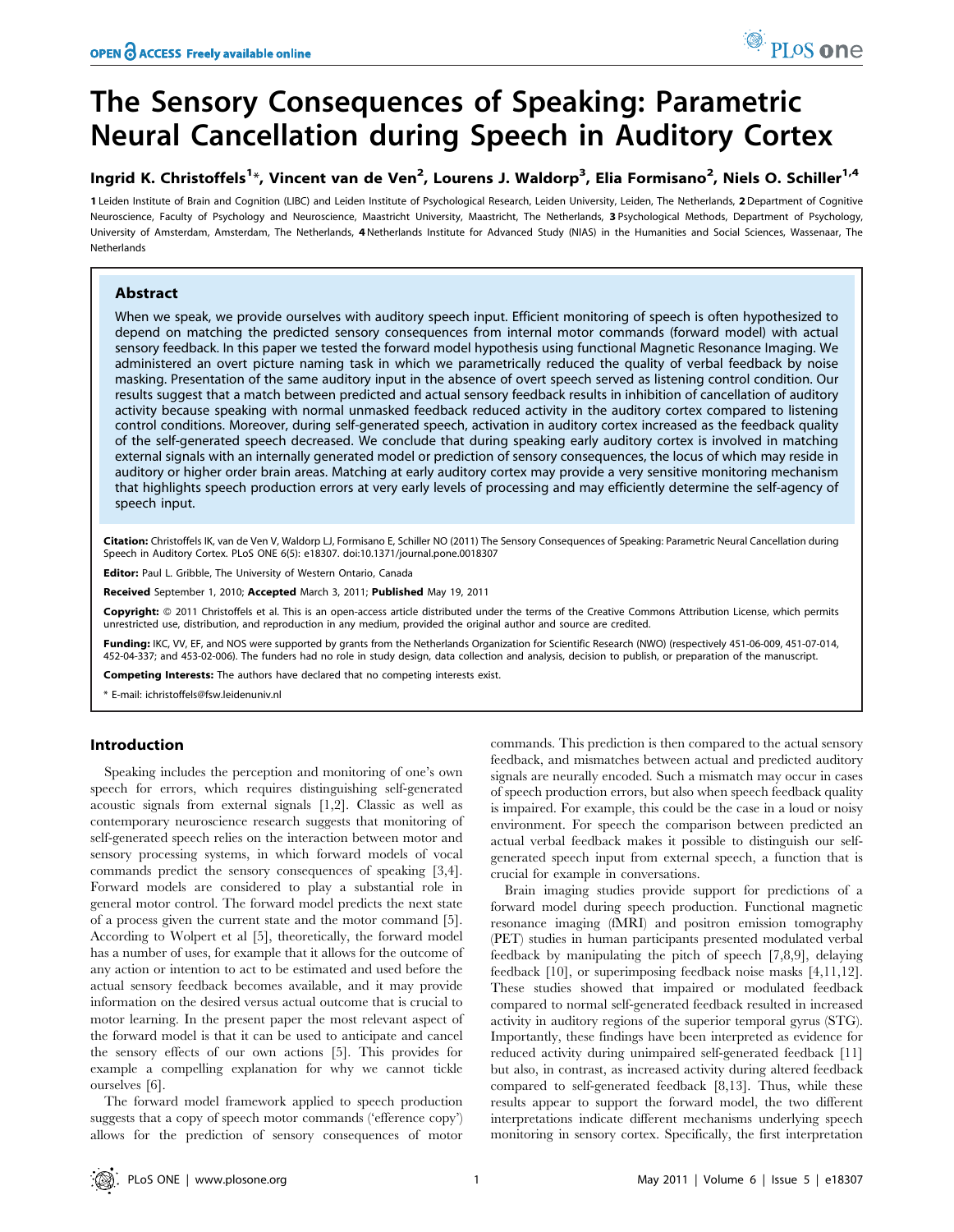suggests a mechanism in which neural activity is locally cancelled or inhibited as a consequence of a match between predicted and actual speech feedback. A match may decrease neural activity in auditory areas activated by verbal feedback. In case of a mismatch no such reduction of auditory activity takes place when speaking. The second interpretation entails that altered speech feedback increases activity compared to normal speech monitoring, for example, due to auditory error signaling cells in auditory cortex during manipulated feedback [8].

Findings from neurophysiological recordings in monkeys [14,15] as well as from electrophysiological recordings on the scalp in humans [16,17,18] have shown decreased activity in response to self-generated vocalizations, suggesting that feedback results in inhibition of activity in sensory areas. The relationship between the hemodynamic response and neural activity is not completely clear [19]. Indeed, in most fMRI studies that report increased BOLD response during impaired feedback compared to normal feedback, this pattern has been interpreted as increased activity during modulated feedback, due to increased monitoring effort or error coding [8,12].

A confound in this discussion is the definition of the baseline condition in fMRI. Within the forward model framework the sensory response to externally generated acoustic signals should be regarded as the baseline, during which the motor system does not provide any sensory prediction. However, most studies compare normal and altered feedback during self-generated speech. In both conditions the forward model is generated which contains a sensory prediction. This provides an ambiguous comparison in terms of increased or decreased activity in speech monitoring. Therefore, strictly speaking, these studies do not test the forward model. In a previous fMRI study, we included a listening baseline condition to test the forward model [11]; see also [12] for a recent replication of those results. In these studies, participants listened either on-line to their own overt speech or to a previously made recording of their own voice played back to them. At the same time, in both conditions the speech was masked by noise to manipulate the quality of feedback. Our results showed that brain activity in bilateral superior temporal gyrus decreased during monitoring of self-generated speech, compared to unmasked listening. Furthermore, the noise mask superimposed on selfgenerated speech increased auditory cortex activity to the level of masked and unmasked pre-recorded speech. We interpreted these findings as attenuated activity during normal feedback. The pattern is consistent with the neural cancellation of sensory activity predicted by the forward model framework. However, our previous study, as well as other fMRI studies of speech monitoring [e.g., 7,8,12,13] used an ON-OFF design. Such designs do not warrant conclusions with respect to the hypothesis of neural cancellation. A stronger test of the forward model is to use a parametric design to systematically vary the feedback quality, which allows the investigation of the specificity of the predictions of the forward model. Specifically, a strong prediction of the neural cancellation hypothesis is that sensory cortical activity should increase gradually with decreased feedback quality during self-generated speech. In other words, signal reduction should be a function of the degree of mismatch between predicted and perceived speech feedback.

In the current fMRI study, we investigate whether a match of predicted and actual feedback indeed results in net inhibition and as a consequence in reduced activity during speaking. Furthermore, we investigate the specificity of the predictions of the motor commands. We used a parametric design of feedback masking to address these two issues. During picture naming, participants either listened to their self-generated speech or they watched

pictures and listened to their own pre-recorded speech on-line while a noise mask was superimposed at different intensity levels. Intensity levels ranged from zero to a maximum level at which participants could no longer hear their own speech. We predicted that unmasked verbal feedback resulted in decreased auditory cortex activity compared to listening to prerecorded speech. We further predicted that activity of auditory cortex increased parametrically with decreasing quality of verbal feedback during speaking. Finally, we predicted that the parametric noise mask did not alter auditory cortex activity during listening to pre-recorded speech.

## Methods

#### Participants

Eleven healthy volunteers (3 male, 8 female, mean age 22.3 years; range 19–26) without any history of neurological or psychiatric disease participated in this study. They were righthanded according to the Edinburgh Handedness Inventory [19] Participants were undergraduate or graduate students at Maastricht University, native speakers of Dutch and had no history of hearing or language related problems. All participants gave their written informed consent. The study was approved by the Ethical Committee of the University Medical Center of Maastricht, the Netherlands.

#### Stimulus material and task design

We used a  $2$  (task) $\times4$  (noise level) factorial blocked design (see Figure 1). The two tasks consisted of overt speaking (picture naming, PN) and passive listening (LIS) to pre-recorded speech while watching pictures. In the speaking conditions, participants were required to overtly name visually presented pictures. In the listening conditions, participants were asked to passively view pictures and listen to their own pre-recorded picture naming responses. During PN and LIS conditions, externally presented acoustic noise was superimposed on the self-generated speech feedback and pre-recorded speech respectively. The noise level was parametrically varied across four intensity levels, with the first level set to zero intensity and the fourth level to maximum intensity. Noise levels were crossed with the tasks to obtain eight experimental conditions: voice only (PN0, LIS0), voice combined with relatively soft noise (PN1, LIS1), voice combined with louder noise (PN2, LIS2), and loud masking noise (PN3, LIS3).

The superimposed noise sound consisted of 1,500 ms of digital mono recording of pink noise (1993, Sound Check Productions, A. Parson and S. Court). In the LIS conditions, the same pink noise recording was presented with the same timing as the PN conditions. Due to individual differences in voice and sensitivity to sound, the noise volume was determined separately for each participant before the actual scanning started. We adjusted the noise level in each individual subject based on an interactive procedure performed in the scanner before the actual experiment started. After being placed in the scanner, participants were asked to name pictures (that were not used in the actual experiment) while the noise was played. The volume of the noise was gradually increased until participants reported they could no longer hear themselves. Noise intensity was set at a level such that the subject consistently reported not to hear his/her own voice. The final noise volume was taken as maximum noise level intensity (level3). Intermediate intensity levels were obtained by decreasing the maximum level with 10 (level2) and 15 dB SPL (level1). This procedure resulted in an approximate level of noise intensity of 102 dB SPL on average (measured outside the scanner room). Given the subjects' own reports, the levels of noise employed, the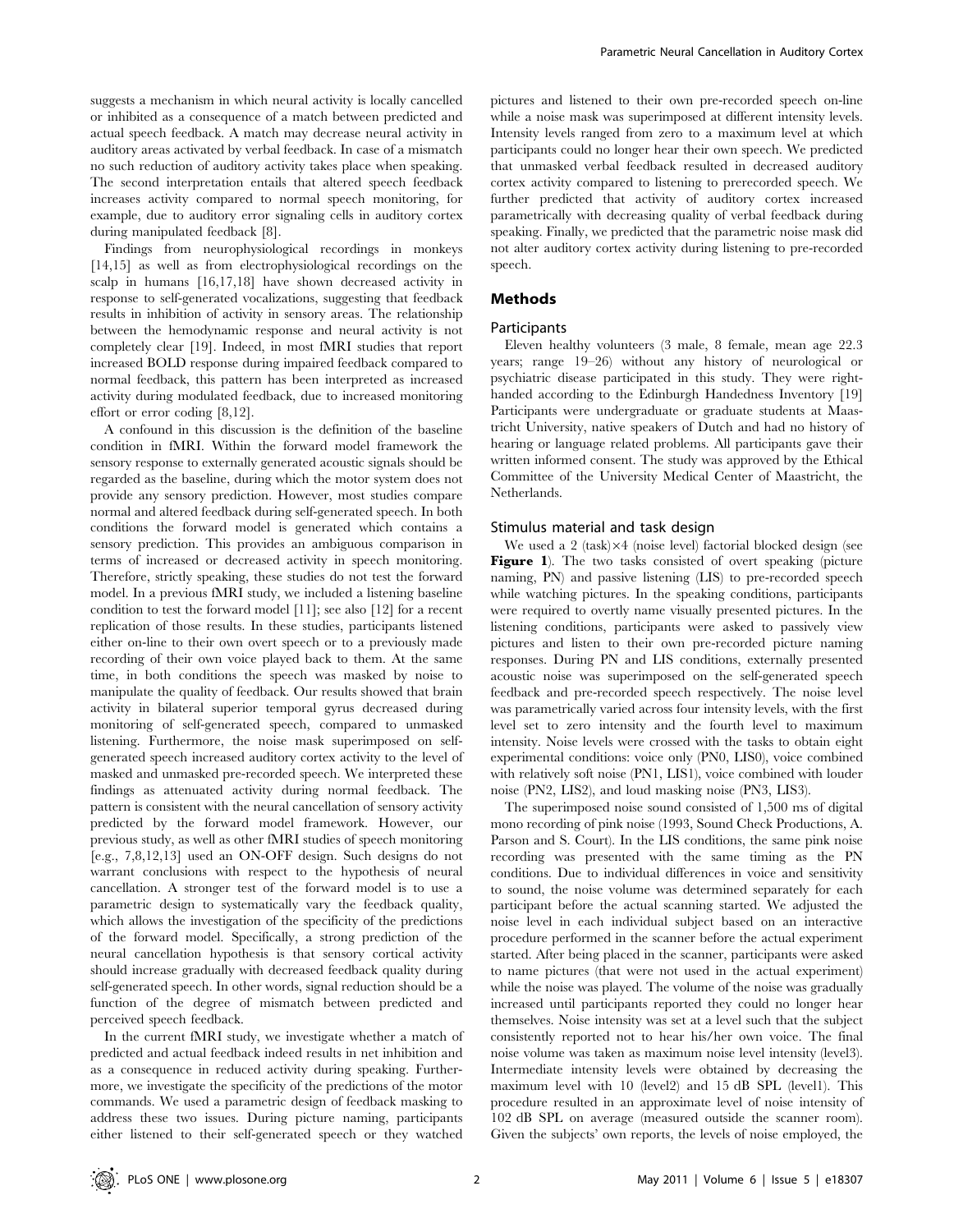

Figure 1. Design and expectations. A. The intensity of the noise was parametrically varied from no noise to loud masking noise. Loudspeaker icons (x-axis) indicate the noise level, from zero (white loudspeaker) to maximal noise masking (black loudspeaker). The BOLD response was predicted to be attenuated as a consequence of feedback quality during speaking not listening (auditory control) in superior temporal gyrus (STG). B. Stimulation protocol. doi:10.1371/journal.pone.0018307.g001

approximate volume of subjects' voice (40–50 dB SPL), we may conclude that the subjects could not hear themselves in the loudest noise condition, irrespective of bone conduction. We next gave example trials of both speaking and listening conditions without added noise and asked the participants, again using an interactive procedure to subjectively equate levels of their own spoken input and the presented speech. Apart from the different noise levels used, the experimental protocol was similar to the one used in Christoffels et al. [11]. In the picture-naming conditions, participants were required to name pictures as quickly and accurately as possible. Participants were instructed not to be concerned with audibility to minimize speech-related movement; they were told not to over-articulate or speak loudly. Furthermore, they were made aware of the automatic tendency to increase the loudness of their voice in the presence of noise (Lombard effect [20]) and were instructed to speak at the same volume throughout the experiment. Audio recordings made during the experiment indicated that the responses were of the same volume in each of the speaking and the listening conditions, which suggests that results cannot be explained by the Lombard effect.

Each experimental block consisted of five trials of one of the eight conditions and lasted 15 s. Experimental blocks were interspersed with a fixation block that lasted 15 s, in which a symbolic instruction was visually presented for 1,500 ms to cue the task in the upcoming experimental block at 12 s after fixation block onset. Conditions were presented in four functional runs. Each run consisted of 24 experimental task blocks that alternated with fixation blocks. There were three repetitions of each condition per run, adding to a total of twelve repetitions of each condition for each participant. The block order varied pseudo-randomly between runs and run order was counterbalanced across participants. In all conditions, trials started with the presentation of a fixation cross for 1,550 ms, followed by

the presentation of a picture for 1,000 ms. We chose stimulus presentation timing in such a way that the picture onset was 450 ms before the onset of the quiet interval between volume acquisitions (see Imaging Parameters) because participants needed at least this time to generate the response. In the PN conditions, participants responded in the next 1,000 ms of silence before the next functional volume was acquired. Presentation of the 1,500 ms noise was synchronized to picture presentation, which therefore covered the quiet interval between volume acquisitions. In the LIS conditions, presentation of the auditory picture word started 700 ms after picture presentation (i.e., 250 ms into the quiet interval). See Figure 1B for a graphical presentation of the stimulation protocol.

During each functional run, a digital audio recording was made of the participants' verbal responses. The audio-recordings indicated that the responses were of the same volume across the PN conditions.

The pictures comprised twenty simple white-on-black line drawings, which were presented equally often in each condition across runs. Pictures from the Max Planck Institute for Psycholinguistics database were selected for high name agreement (mean = 99.1%; the percentage in which a given picture solicited the same name across participants, pre-tested in a pilot study with different native Dutch participants). Picture names corresponded to mono- and bisyllabic words of relatively high word frequency (on average 223 occurrences per one million words, CELEX database and were 3.75 phonemes long on average). For the LIS conditions, picture-naming responses were recorded for each participant in a separate session in a soundproof booth prior to the scanning session. This resulted in 20 unique auditory stimuli, which were presented in all listening conditions: i.e., one recording for each picture (44.1 kH, 16 bits, mono), for each participant.

Prior to the fMRI experimental runs, a localizer run was administered with two PN conditions (PN0 and PN3), using ten novel pictures not used in the main experiment. In other respects the localizer run was identical to the experimental runs.

#### MR Imaging parameters

Imaging was performed on a 3 Tesla head scanner (Magnetom Allegra, Siemens Medical Systems) located at the Maastricht Brain Imaging Center (M-BIC). Functional volumes were acquired using a T2\*-weighted echoplanar sequence with blood oxygen leveldependent (BOLD) contrast (TR = 3 s, TE/TRslice =  $30/60$  ms, slice thickness = 3 mm, interslice distance =  $0.5$  mm, matrix =  $64 \times 64$ , number of slices = 34, voxel size =  $3.5 \times 3.5 \times 3$  mm<sup>3</sup>). We used a sparse sampling procedure for functional data [11,21], in which functional data of each whole-brain scan were acquired in a 2 s time window, followed by an interscan gap of 1 s. Highresolution structural scans (voxel size  $1 \times 1 \times 1$  mm<sup>3</sup>) were acquired using a T1-weighted 3D ''modified driven equilibrium Fourier transform'' (MDEFT) sequence (192 sagittal slices, TR = 7.92 ms,  $TE = 2.4$  ms).

Participants were placed comfortably in the scanner with their heads fixated using the headset and foam pads. Mounted on the head coil was a mirror through which participants could see the stimuli projected on a screen placed outside the scanner. Auditory stimuli were presented through an MR-compatible Intercom Commander XG MRI Audio System (Resonance Technologies Inc.) using a 2-way stereo headset. The headset served as ear defender but did not prevent participants from hearing their own voice in unmasked feedback conditions. Prior to scanning the volume of the noise was set individually via the audio system. An audio recording of the participant's responses was made for each run with a microphone attached to the headset. The presentation of each trial was synchronized with MR data acquisition by using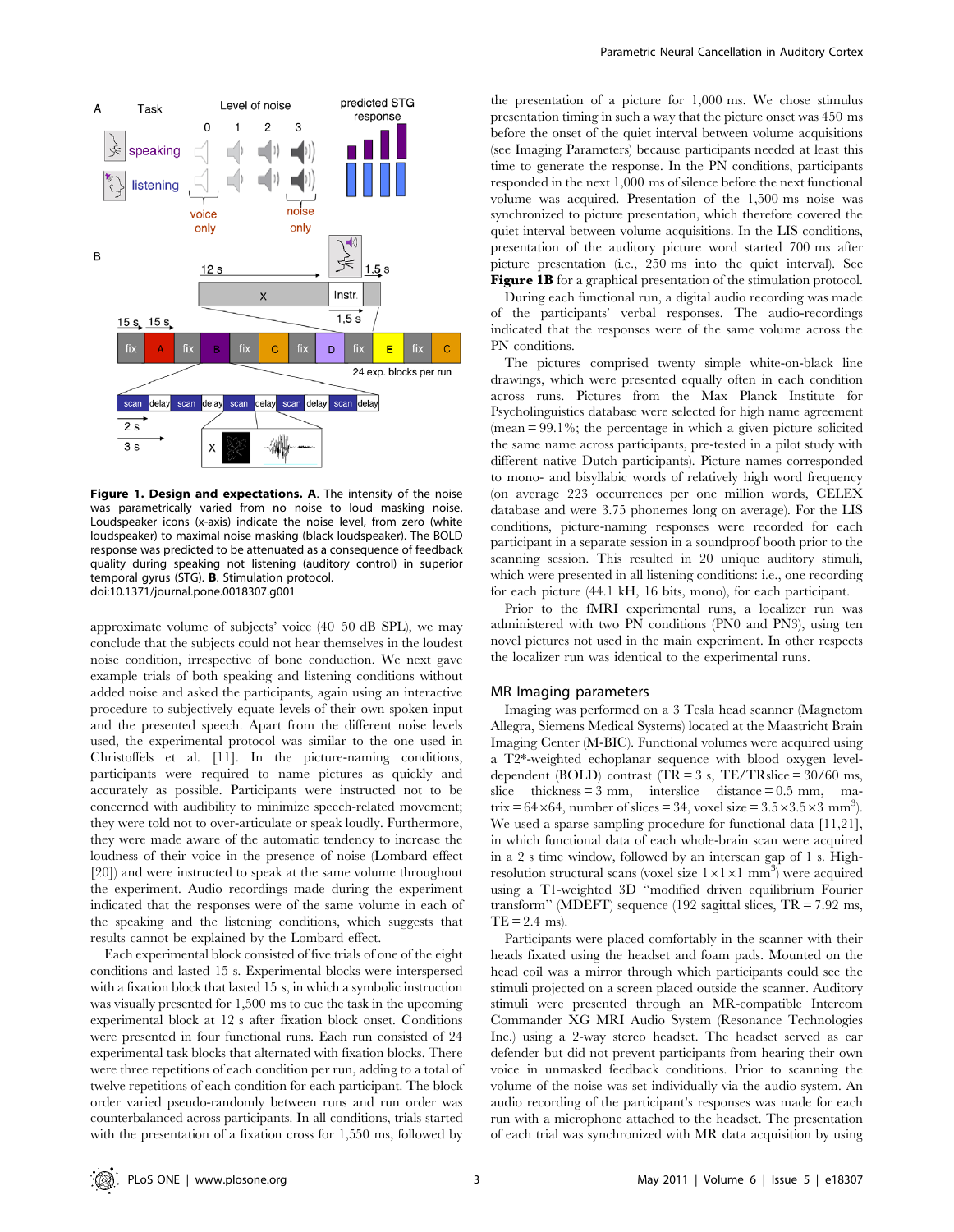an MR pulse to trigger each trial. Recordings of the participants' responses were checked for correctness in the speaking conditions and for lack of any responses in listening conditions, which revealed no naming errors and a very small number of missing responses (0.49%). During debriefing participants consistently reported that they did not hear their own voice during the loudest noise conditions, confirming that noise masking was successful.

#### Data Analyses

Pre-processing. Anatomical and functional images were analyzed using BrainVoyager QX (Brain Innovation, Maastricht, The Netherlands). The first four functional volumes of each run were discarded to take the T1 saturation effect into account. The pre-processing steps of the functional images included slice scan time correction (using sinc interpolation), three-dimensional (3D) motion correction (least squares using the Levenberg-Marquardt algorithm) to detect and correct for small head movements by spatially aligning the volumes of all functional (experimental and localizer) runs of each participant to the first volume of the first experimental run, linear trend removal and temporal high-pass filtering to remove drifts of three or fewer cycles per time course (i.e.,  $\approx 0.004$  Hz) [22]. The estimated translation (x, y and z) and rotation parameters (roll, pitch and yaw) that resulted from the motion correction were inspected and never exceeded 3 mm or degrees within each run. No spatial smoothing was applied to the data. Pre-processed functional time-series were co-registered to the within-session anatomical 3D dataset using position parameters from the scanner and manual adjustment. Anatomical and functional data were then transformed into Talairach space [23] and re-sampled to an iso-voxel resolution of respectively  $1 \times 1 \times 1$ and  $3\times3\times3$  mm<sup>3</sup>. Pre-processed and Talairach-normalized functional volume time-series were used for the statistical analysis.

#### Auditory cortex activity to parametric feedback

For analysis of brain activity related to speech feedback we used a canonical hemodynamic response function (HRF; combination of two gamma functions) in a general linear model (GLM) [24]. We used the localizer run to select areas in the temporal cortex in order to include only relevant regions in the main analysis. We performed a two-level GLM (similar to a random-effects [RFX] analysis [24] to test the contrast between speaking without and with noise (i.e., PN0<PN3). In the first level, regression (beta) coefficients for each of the two conditions were estimated for each participant. In the second level, for each participant the contrast [PN0–PN3] was calculated, and the distribution of contrast values across participants was tested to be different from zero using a one-sample t-test ( $df = 10$ ). The tvalues were superimposed on the anatomical images and visualized using an uncorrected statistical threshold of 0.05. Voxels that survived the threshold were tagged to create a spatial mask to restrict the voxel-based analysis of the experimental runs. This way, we applied our spatial hypothesis that specific areas in bilateral STG showed parametric effects to noise masking to the experimental runs, and reduced the size of the multiple comparison problem [25,26].

Second, we analyzed the time series of the experimental runs of the localizer-tagged voxels using a 2 (PN and  $LIS$ ) $\times$ 4 (Noise level 0, 1, 2 and 3) two-level RFX GLM. In the first level of the analysis, we calculated the beta coefficients for the eight conditions for each participant. In the second level, we tested the parametric contrast of  $[-3, -1, 1, 3]$  on the four levels of the PN condition across participants to specifically test for the predicted parametric pattern of decreasing BOLD signal amplitude with increasing quality of verbal feedback. Results were superimposed on the anatomical images and visualized using a Bonferroni-corrected threshold of  $p = 0.05$  to correct for multiple comparisons. We used a repeated measures analysis of variance (ANOVA) of the beta coefficients of the voxels that were significant for the contrast to test for the expected interaction between speaking and listening.

## Results

#### Localization and parametric effect

The RFX analysis of the localizer run resulted in a mask of auditory cortex that included bilateral Heschl's gyrus and sulcus, as well as anterior parts of the superior temporal plane. We used the mask from the localizer run to restrict the number of voxels included in the analyses of the main experiment. Here, the statistical parametric contrast of main interest of noise in picture naming in independently localized auditory cortex yielded three significant clusters within and around left Heschl's sulcus and right planum temporale (PT) (Figure 2A). The largest cluster was obtained in the right STG (center of gravity:  $x = 52$ ;  $y = -20$ ;  $z = 10$ ; si $ze = 110$  mm<sup>3</sup>). Further, we found a second area in the right STG, located posterior to the first  $(x=43; y=-28; z=13,$  $size = 45$  mm<sup>3</sup>) and in left STG at or close to Heschl's sulcus  $(x = -47, y = -30; z = 9, size = 37 mm<sup>3</sup>$ . The average amplitudes of the maximum-statistic voxel time-locked to the PN and LIS blocks across the four noise levels revealed the predicted parametric pattern (Figure 2B), i.e., during overt speech, signal amplitude increased with decreasing feedback quality. At the maximum noise level, the response to feedback in the speaking condition was similar to the response to passive listening. This implies that auditory cortex activity decreased during normal speech feedback. Crucially, there was no evidence for a parametric response in amplitude for the auditory input during passive listening, showing that our results in the speech condition were not due to qualitative differences in noise masking. Indeed, in the relevant voxels we also tested the parametric contrast for the LIS conditions. Here, results were not significant for any voxel in the clusters, even at a more lenient statistical threshold  $(p<.001$ , uncorrected). We summarized these effects using a repeated measures analysis of variance of the beta coefficients of the voxels that showed the parametric effect (Figure 2A). We found a significant  $Task \times Noise$  interaction effect for the time series of the parametric voxels  $(F(3,30) = 12.3, p < 0.001)$ , in addition to significant main effects for Task  $(F(1,10) = 12.4, p = 0.005)$  and Noise  $(F(3,30) = 5.5, p = 0.004)$ . In other words, for the listening conditions, the regions did not respond parametrically to the increase in masking noise.

We also tested for the parametric effect in a whole-brain RFX analysis that was not restricted by the auditory cortex mask. We did not find any significant voxels for the parametric effect in this analysis.

#### **Discussion**

In the current study we parametrically manipulated feedback quality during self-generated and pre-recorded speech. We investigated the specificity of the predictions of the forward model of speech monitoring and assessed whether the consequences of a graded mismatch results in graded net inhibition or activation. We found that activity in early auditory cortical regions varied proportional to the parametric level of the noise mask during overt speech. The forward model prediction appears to be very specific. This suggests that modulation of cortical activity by the forward model may be a very sensitive mechanism, which may highlight even small speech production errors and may easily distinguish between self-generated speech and external speech.

Modulation of activity in STG due to a feedback manipulation has been reported in previous studies [e.g., 4,8,11,13,18].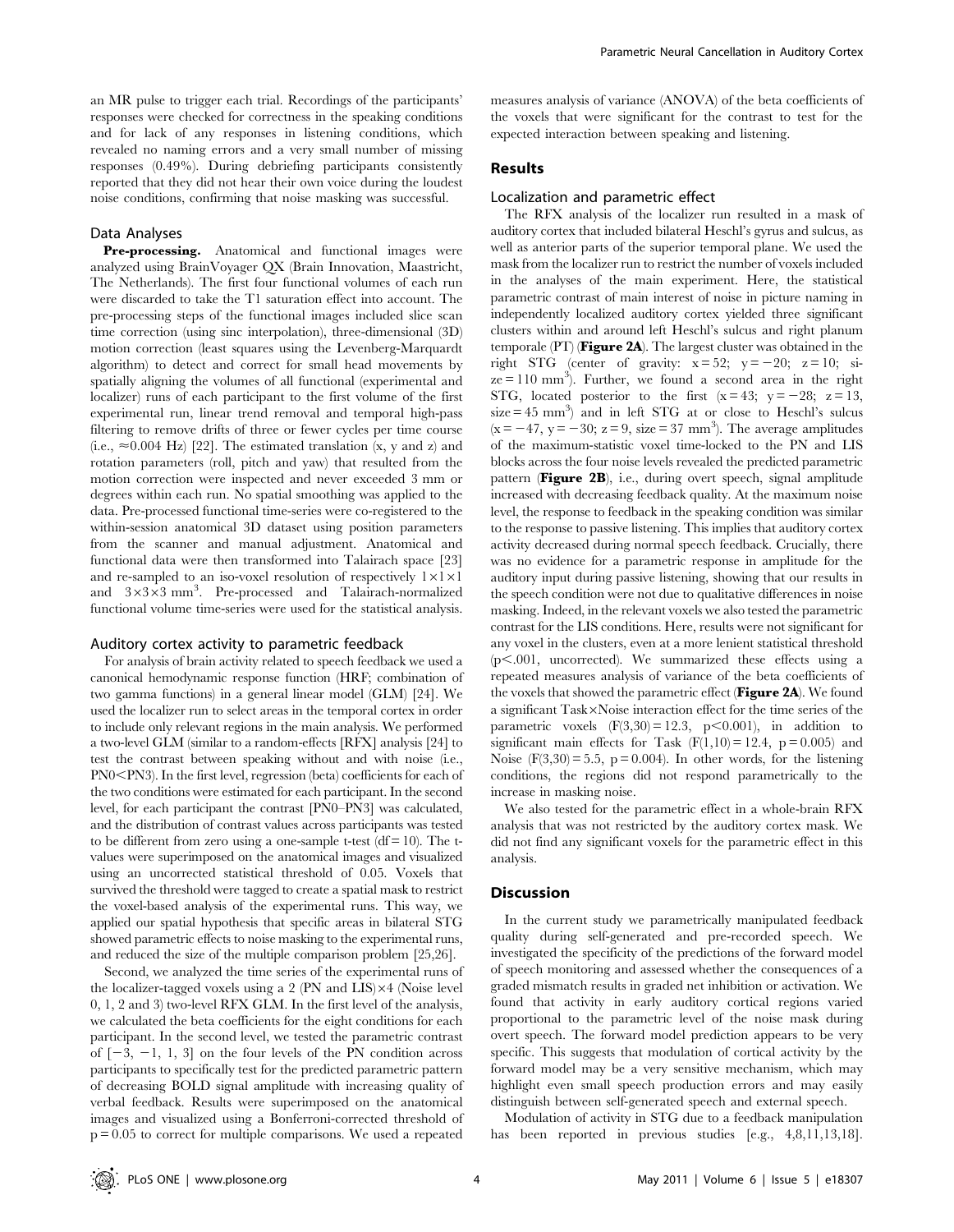

Figure 2. Localization and contrast results. A. The random effect results of the auditory cortex (localized using independent functional runs for each participant), thresholded at  $p<.05$  (Bonferroni corrected) are superimposed on a three-dimensional anatomical image (average of all participants). Clusters in left and right STG were significantly activated for the contrast tested for speaking conditions. **B**. The peak of the fMRI response (% signal change) plotted for speaking and listening conditions for the voxel with the maximum statistic for the parametric contrast (Coordinates  $x = 51$ ,  $y = -19$ ,  $z = 10$ ). Loudspeaker icons (x-axis) indicate the noise level, from zero (white loudspeaker) to maximal noise masking (black loudspeaker). Repeated measurement ANOVA confirmed a significant Task×Noise interaction effect of the peak responses (repeated measures ANOVA:  $F(3.30) = 11.4$ ,  $P < 0.001$ ). doi:10.1371/journal.pone.0018307.g002

However, in contrast to previous studies we showed that this modulation could be parametrically manipulated, indicating that the degree of match between predicted and actual feedback determines the amount of attenuation. Secondly, we demonstrated that the parametric effect was absent during the passive listening conditions. Finally, signal amplitude of auditory cortex activity during passive listening was similar to the amplitude of auditory cortex during overt speech being masked by the highest noise level. This is important because it provides the baseline to which unimpaired feedback can be compared: Our results clearly indicate that the modulation of auditory cortex found in previous studies should be interpreted as reduction or inhibition of neural activity due to the match between expected and perceived feedback, rather than increased activity due to altered feedback [7,8,13]. Further, our results are in line with neurophysiological recordings in animals [14,15] and electrophysiological recordings in humans [16,17,18] that showed attenuated activity in auditory cortex during self-generated vocalizations or overt speech. These findings suggest that neural cancellation takes place in auditory cortex as a function of feedback quality.

We observed that only relatively small regions in the bilateral early auditory cortex responded to feedback parametrically. These regions are similar to the regions obtained by other studies using listening control conditions [11,12]. Interestingly, these regions have been indicated as relevant sites for interfacing auditory and motor representations and have been associated with interfacing of multimodal representations, including auditory and somatosensory [27,28,29]. Overall, our and other findings suggest that early auditory cortex may be associated with top down processing of auditory signals, rather than being restricted to bottom up acoustic processing.

Our study revealed no parametric activity in brain areas outside of the auditory cortex. A number of previous monitoring studies did report activity in other brain areas when comparing normal versus altered feedback, such as the anterior cingulate cortex and supplementary motor area [11,26]. We argue that these nonauditory areas may not be involved in assessing the degree of mismatch. Motor areas provide the sensory predictions of the forward model and information about the (mis)match may be forwarded for adaptive processing on errors in further speech production. Thus, while motor areas may provide a prediction of the sensory consequences of overt speech, early auditory processing areas could be involved in the comparison of perceived speech and predicted feedback.

Our findings may have important implications for understanding speech-related deficits. For example, auditory activation by one's own voice in people who stutter has been found to be weaker compared to healthy control subjects [30]. This may severely disturb the proper working of self-monitoring in speech, since our finding suggests that in localized regions in the auditory cortex important matching functions are performed. In addition, our finding of the role of auditory cortex in speech monitoring may also be of importance to understanding auditory verbal hallucinations in schizophrenia and other psychotic disorders, which has been attributed to impaired speech monitoring [31]. This may be manifested by increased activity in early auditory regions during the perception of spontaneously occurring auditory verbal hallucinations [25,32], as opposed to a lack of activity in these regions during voluntarily controlled auditory imagery of speech in healthy controls [11,33,34] as well as hallucinating patients [35]. In this sense, our finding suggests that impaired monitoring of speech may lead to increased auditory cortex activity during selfgenerated auditory images, which could in pathologies lead to hallucinatory experiences.

An important implication of our study is that neurophysiological activity in auditory cortex is inhibited during unaltered speech feedback. Although we could not measure neurophysiological responses in our study, our results are consistent with electrophysiological recordings in humans and animals that showed inhibition of auditory neurons when listening to self-generated vocal sounds or speech [14,15,36,37]. Further, previous studies have provided empirical evidence that the fMRI signal may be highly correlated to field responses of groups of neurons [19,38]. Future studies that can combine neurophysiological with noninvasive brain imaging techniques may be able to elucidate the exact neurophysiological mechanism of neural cancellation in auditory cortex during overt speech.

In conclusion, using fMRI we were able to demonstrate a parametric attenuation of auditory cortex response in humans during overt speaking, visible as net reduction in BOLD response